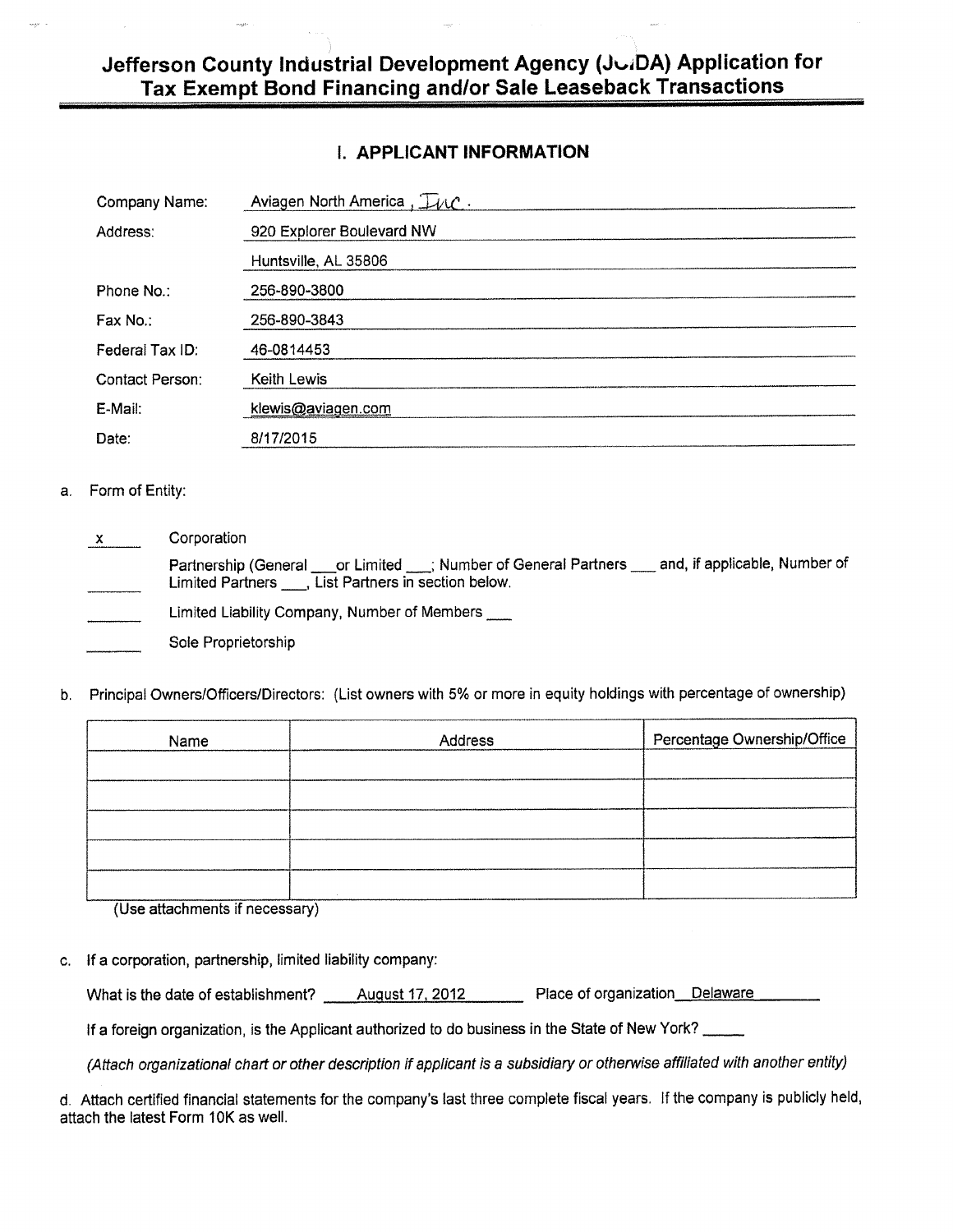#### **II. APPLICANT'S COUNSEL**

| Name/Firm: | Hall Bryant/ Bradley Arant Boult Cummings LLP |
|------------|-----------------------------------------------|
| Address:   | 200 Clinton Avenue W, Suite 900               |
|            | Huntsville, Al. 35801                         |
| Phone No.: | 256-517-5187                                  |
| Fax No.:   |                                               |
| E-Mail:    | hbryant@babc.com                              |
|            |                                               |

## **III. PROJECT INFORMATION:**

a. Please provide a brief narrative description of the Project (attach additional sheets or documentation as necessary).

Renovate newly acquired chicken hatchery to meet requirements of Aviagen's products. We are converting the facility from a broiler hatchery to a breeder hatchery. Existing equipment will be removed and new equipment will be installed which meets our requirements.

b. Location of Project

| <b>D. LUUQUUI UI FIUICUL</b> |                                                                                                                                                                                                                                                |
|------------------------------|------------------------------------------------------------------------------------------------------------------------------------------------------------------------------------------------------------------------------------------------|
| Project Address:             | 20768 County Road 200                                                                                                                                                                                                                          |
| Town/Village of:             | Watertown, NY 13601                                                                                                                                                                                                                            |
| Name of School District:     |                                                                                                                                                                                                                                                |
| Tax Map No.:                 | Parcel No. <del>73.20-1-2.13</del> 73. 20-1-2. 9                                                                                                                                                                                               |
|                              | c. Are Utilities on Site? Water: x Electric: x Gas: Sanitary/Storm Sewer: x Felecom: x<br>d. Present legal owner of the site if other than Applicant and by what means will the site be acquired for this Project:                             |
| e. Zoning of Project Site:   |                                                                                                                                                                                                                                                |
| Current:                     | Proposed:                                                                                                                                                                                                                                      |
|                              |                                                                                                                                                                                                                                                |
| prepared.                    | g. Local Permitting and Approvals - Does the project require local planning or permitting approvals? If so, please<br>explain. _________________________Will a site plan application need to be filed? __________If so, please include copy if |
| if yes, please explain:      | h. Has another entity been designated lead agent under the State Environmental Quality Review Act ("SEQRA")?                                                                                                                                   |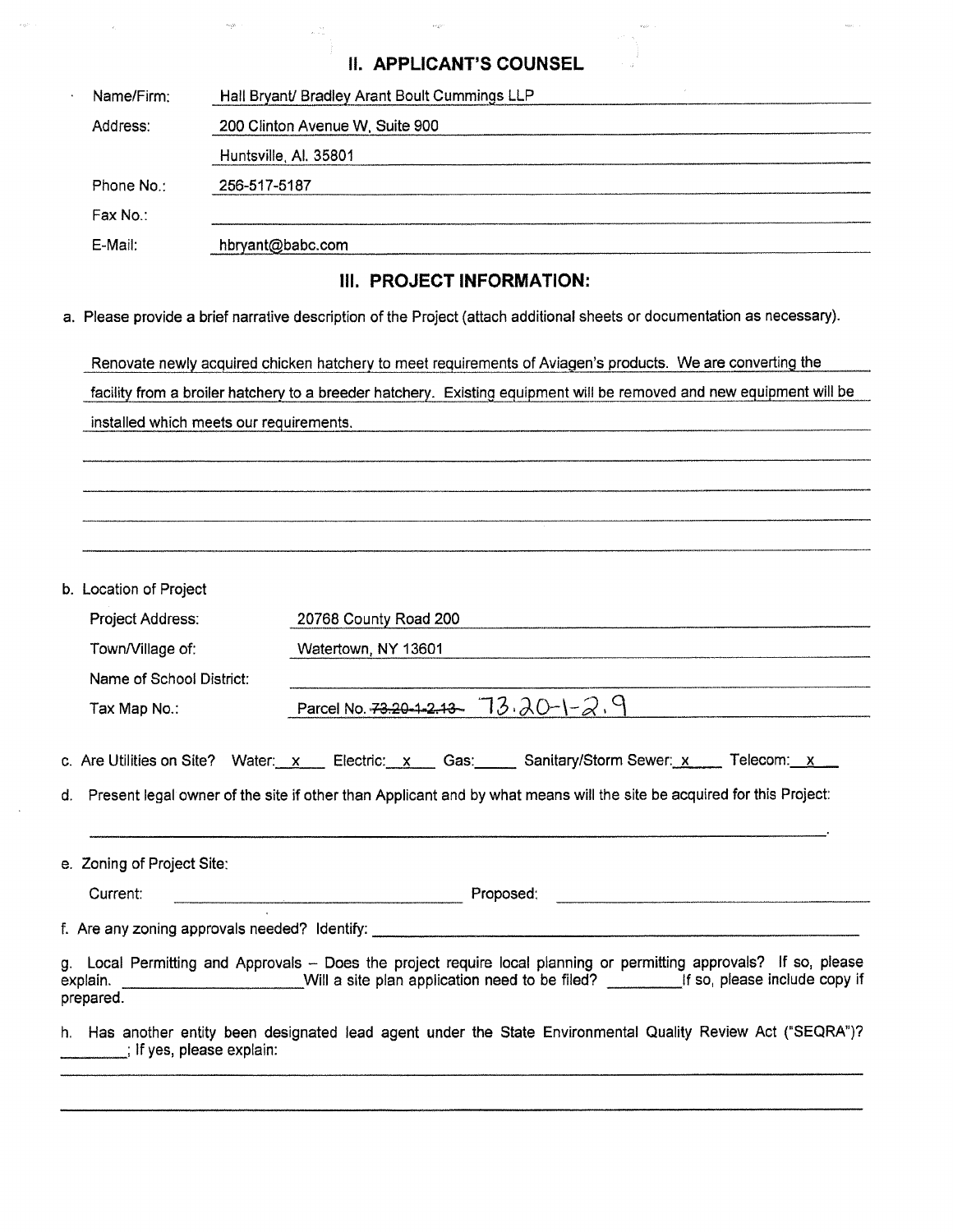i. Will the Project result in the removal of a plant or facility of the Applicant or a propused Project occupant from one area of the State of New York to another area of the State of New York? No ; If yes, please explain:

j. Will the Project result in the abandonment of one or more plants or facilities of the Applicant or a proposed Project occupant located in the State of New York? No ; If yes, explain:

k. If the answer to either question i. or j. is yes, indicate whether any of the following apply to the Project:

- 1. Is the Project reasonably necessary to preserve the competitive position of the Company or such Project Occupant in its industry? Yes  $x$  ; No  $\blacksquare$  If yes, please provide detail: This project will improve the competitiveness of our exports to Canada and allow greater flexibility for air transport to our overseas customers.
- 2, Is the Project reasonably necessary to discourage the Company or such Project Occupant from removing such other plant or facility to a location outside the State of New York? Yes  $\ldots$ ; No\_x  $\ldots$  If yes, please provide detail:

I. Does the Project include facilities or property that are primarily used in making retail sales of goods or services to customers who personally visit such facilities?  $No$  ; If yes, please explain:

m. If the answer to I. is yes, what percentage of the cost of the Project will be expended on such facilities or property primarily used in making retail sales of goods or services to customers who personally visit the Project? na

n. If more than 33.33%, indicate whether any of the following apply to the Project: na

- 1. Will the Project be operated by a not-for-profit corporation? Yes \_\_; No\_\_\_. If yes, please explain:
- $2<sub>1</sub>$ Is the Project likely to attract a significant number of visitors from outside the economic development region in which the Project will be located? Yes \_\_\_\_\_; No \_\_\_\_\_. If yes, please explain:
- 3. Would the Project occupant, but for the contemplated financial assistance from the Agency, locate the Project and related jobs outside of New York State? Yes \_\_\_\_\_; No \_\_\_\_\_. If yes, please explain:
- 4. Is the predominant purpose of the Project to make available goods or services which would not, but for the Project, be reasonably accessible to the residents of the City, Town or Village within which the Project will be located because of a lack of reasonably accessible retail trade facilities offering such goods or services? Yes \_\_\_; No \_\_\_\_. If yes, please explain:
- 5. Will the Project be located in one of the following: (i) an area designated as an Empire Zone pursuant to Article 18-B of the General Municipal Law; or (ii) a census tract or block numbering area (or census tract or block number area contiguous thereto) which, according to the most recent census data, has (x) a poverty rate of at least 20% for the year in which the data relates, or at least 20% of households receiving public assistance, and (y) an unemployment rate of at least 1.25 times the statewide unemployment rate for the year to which the data relates? Yes ; No . If yes, please explain: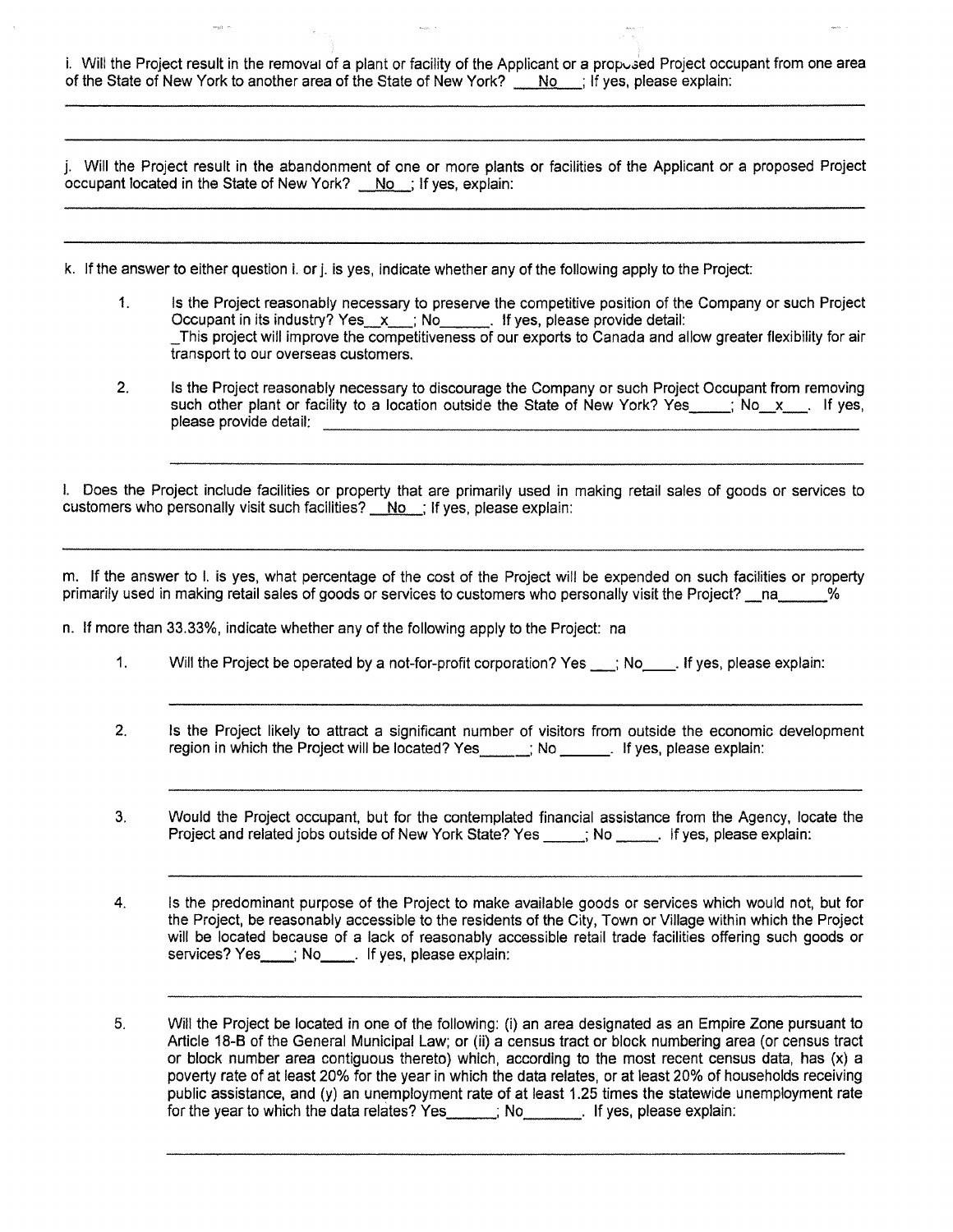o. Does the Company intend to lease or sublease more than 10% (by area or fair maket value) of the Project? Yes\_ No X If yes, please complete the following for EACH existing or proposed tenant or subtenant:

| Sub lessee name: example and the set of the set of the set of the set of the set of the set of the set of the set of the set of the set of the set of the set of the set of the set of the set of the set of the set of the se |                                                                                                                                                                                                                                    |  |
|--------------------------------------------------------------------------------------------------------------------------------------------------------------------------------------------------------------------------------|------------------------------------------------------------------------------------------------------------------------------------------------------------------------------------------------------------------------------------|--|
|                                                                                                                                                                                                                                | Present Address: <u>Communications</u> of the Address of Address and Address of the Address of the Address of the Address of the Address of the Address of the Address of the Address of the Address of the Address of the Address |  |
|                                                                                                                                                                                                                                |                                                                                                                                                                                                                                    |  |
|                                                                                                                                                                                                                                |                                                                                                                                                                                                                                    |  |
|                                                                                                                                                                                                                                |                                                                                                                                                                                                                                    |  |
|                                                                                                                                                                                                                                | Relationship to Company:                                                                                                                                                                                                           |  |
| Percentage of Project to be leased or subleased: _______________________________                                                                                                                                               |                                                                                                                                                                                                                                    |  |
|                                                                                                                                                                                                                                | Use of Project intended by Sub lessee:<br><u> Use of Project intended by Sub lessee</u> :                                                                                                                                          |  |
|                                                                                                                                                                                                                                |                                                                                                                                                                                                                                    |  |
|                                                                                                                                                                                                                                |                                                                                                                                                                                                                                    |  |

Will any portion of the space leased by this sub lessee be primarily used in making retail sales of goods or services to customers who personally visit the Project? Yes \_\_\_; No\_\_\_\_. If yes, please provide on a separate attachment (a) details and (b) the answers to questions I. 1-5 with respect to such sub lessee.

p. Project Costs (Estimates):

| Category                                    | Amount                       |
|---------------------------------------------|------------------------------|
| Land-acquisition                            |                              |
| Buildings-Construction/Renovation           | \$1,600,000.00               |
| Utilities, roads and appurtenant costs      | 0                            |
| Machinery and Equipment/ Installation       | Tax Scenat<br>\$3,200,000.00 |
| Soft Costs (Architect and Engineering Fees) | \$200,000.00                 |
| Costs of Bond issue                         | ٥                            |
| Construction Loan Fees and interest         | ۵                            |
| Other (specify)                             | 0                            |
| <b>Total Project Costs</b>                  | \$5,000,000.00               |

#### q. Job Creation:

Construction jobs created by the Project: variable Anticipated Dates of Construction: 10/19/2015-1/15/2016

#### Permanent jobs created by the Project

Column A: Insert the job titles that exist within the.company at the time of application, as well as any job titles that will be established as a result of the Project.

Column B: Indicate the entry level wage for each listed job title either in terms of hourly pay or annual salary.<br>Column C: For each listed job title insert the number of positions that exist at the time of application.

For each listed job title insert the number of positions that exist at the time of application.

Column D: Insert the number of jobs to be created during year one of the Project for each listed job title.<br>Column E: Insert the number of jobs to be created during year two of the Project for each listed job title.

Column E: Insert the number of jobs to be created during year two of the Project for each listed job title.<br>Column F: Insert the number of jobs to be created during year three of the Project for each listed job title

Column F: Insert the number of jobs to be created during year three of the Project for each listed job title.<br>Column G: Indicate the total number of jobs to be created for each listed title as a result of the Project. (C

Indicate the total number of jobs to be created for each listed title as a result of the Project. (Column D + Column E + Column F = Column G)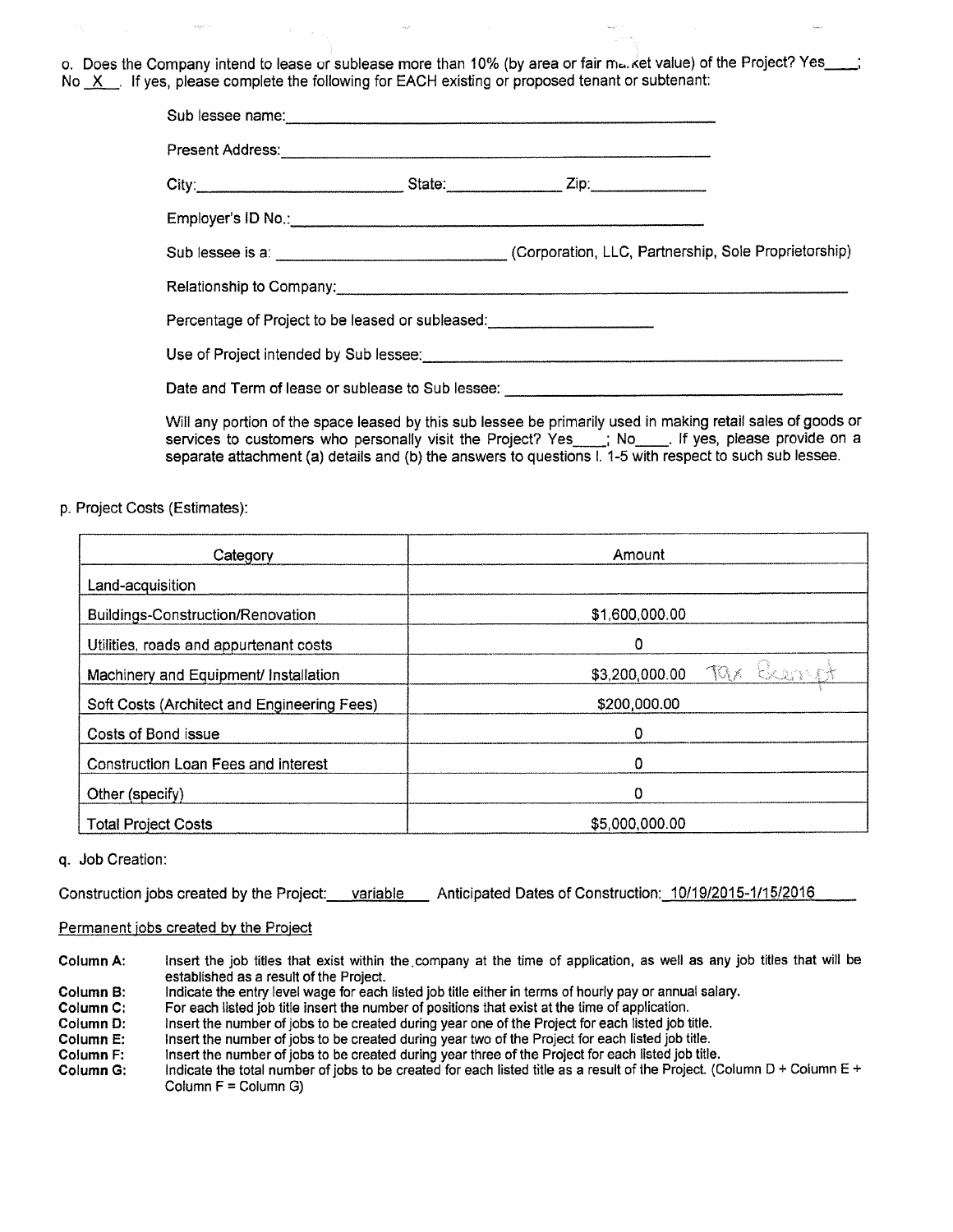| (A)<br>Job Title                                      | (B)<br>Annual or<br>Hourly<br>Wages | (C)<br>Current<br>Number of<br><b>Positions</b> | $(\Gamma$<br>ປ໐ບບ<br>Created:<br>Year One | (E)<br><b>Jobs</b><br>Created:<br>Year Two | (F)<br>Jobs<br>Created:<br>Year Three | $\mathscr{S}_{\!\!\mathscr{C}}$<br>Total J <sub>os</sub><br>Created |
|-------------------------------------------------------|-------------------------------------|-------------------------------------------------|-------------------------------------------|--------------------------------------------|---------------------------------------|---------------------------------------------------------------------|
| Hatchery Manager                                      | 75K                                 |                                                 |                                           | $75,00\nu$                                 |                                       |                                                                     |
| Assistant Hatchery Manager                            | 50K                                 |                                                 |                                           | 50000                                      |                                       |                                                                     |
| <b>Office Clerk</b>                                   | 30K                                 |                                                 |                                           | 30.00V                                     |                                       |                                                                     |
| <b>Supervisors</b>                                    | 35K                                 |                                                 | 4                                         | 1, 90, 000                                 |                                       |                                                                     |
| Maintenance Supervisor                                | 45K                                 |                                                 |                                           | 4500                                       |                                       |                                                                     |
| <b>Trucking Coordinator</b>                           | 50K                                 |                                                 |                                           | 50,000                                     |                                       |                                                                     |
| Service Room Crew                                     | 30K                                 |                                                 | 12                                        | 360.000                                    |                                       |                                                                     |
| <b>Hatch Crew</b>                                     | 30K                                 |                                                 | 10 <sub>1</sub>                           | 300,000                                    |                                       |                                                                     |
| Maintenance Crew                                      | 30K                                 |                                                 | 4                                         | 120,000                                    |                                       |                                                                     |
| <b>Drivers</b>                                        | 48K                                 |                                                 | 3                                         | 192000                                     |                                       |                                                                     |
| <b>TOTALS:</b><br><b>START AND PROVIDENT AND INC.</b> | 1,314,000                           |                                                 | 38                                        | $\{1,31\}$ 000                             |                                       |                                                                     |

Use of Local Workforce Policy<br> *Volenting Policy* 

 $A$ UC 34,579, MEAN

The use of 'local labor' will be a factor in evaluating this application. Answers to the following questions will assit us in that evaluation.

'Local labor' for the purpose of this application is defined as residents from Jefferson, St. Lawrence, Lewis and Oswego Counties. If a 'labor workforce plan' has been designed, please include that plan as an addendum to this application. Questions below are applicable for both a construction project and for the operations of a sustaining project.

Please check which best describes your project scope:

( ) Construction Project ( x ) Long-term Operations Project ( ) Both

 $\lambda$ 

1. How will the project developer seek out and use the local workforce. (If your workforce is already 'local' by definition, please explain) We expect to hire local personnel with the possible exception of the Hatchery Manager and the Maintenance

Manager

2. What is your total expected workforce during the construction phase of the project? What percentage of those are expected to be local? What is the total expected workforce during the operations phase of the project? What percentage of these do you estimate will be local:

Total construction workforce

- Percentage of total construction workforce will be 'local' Total workforce once project is in 'operation' Percentage of the total 'operational' workforce will be local
- 3. What specific approaches are to be used in your efforts to identify local workforce candidates if additional project workers are necessary?
- 4. If additional contractors or subcontractors are to be hired, will you request their use of local labor? If so, give examples of how that request is to be made.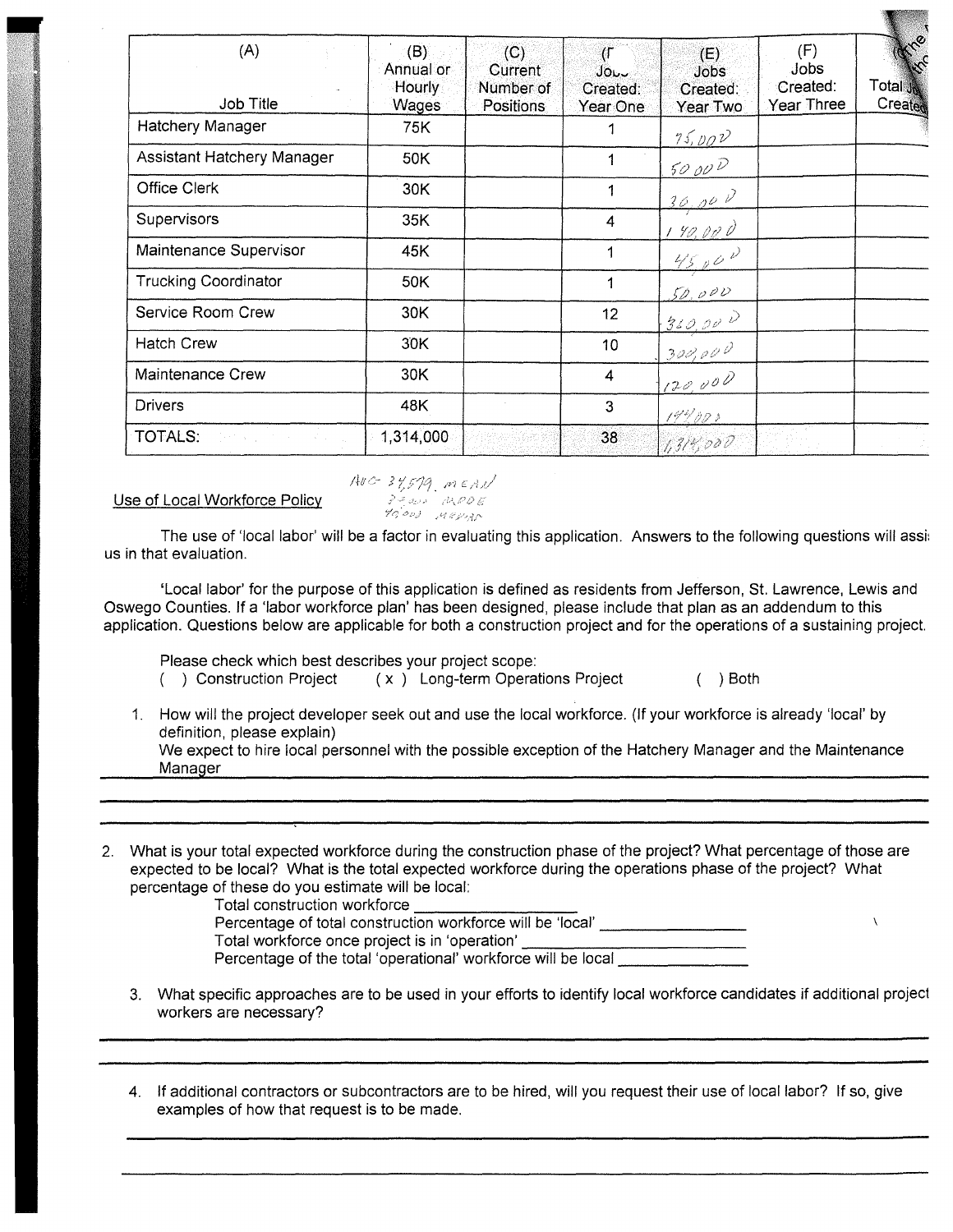| (A)                         | (B)<br>Annual or | (C)<br>Current         | (D)<br>Jobs          | (E)<br>Jobs          | (F)<br>Jobs            | (G)                          |
|-----------------------------|------------------|------------------------|----------------------|----------------------|------------------------|------------------------------|
| Job Title                   | Hourly<br>Wages  | Number of<br>Positions | Created:<br>Year One | Created:<br>Year Two | Created:<br>Year Three | <b>Total Jobs</b><br>Created |
| Hatchery Manager            | 75K              |                        |                      |                      |                        |                              |
| Assistant Hatchery Manager  | 50K              |                        | 1                    |                      |                        |                              |
| <b>Office Clerk</b>         | 30K              |                        |                      |                      |                        |                              |
| Supervisors                 | 35K              |                        | 4                    |                      |                        |                              |
| Maintenance Supervisor      | 45K              |                        | 1                    |                      |                        |                              |
| <b>Trucking Coordinator</b> | 50K              |                        | 1                    |                      |                        |                              |
| Service Room Crew           | 30K              |                        | 12                   |                      |                        |                              |
| <b>Hatch Crew</b>           | 30K              |                        | 10                   |                      |                        |                              |
| Maintenance Crew            | 30K              |                        | 4                    |                      |                        |                              |
| <b>Drivers</b>              | 48K              |                        | 3                    |                      |                        |                              |
| <b>TOTALS:</b>              | 1,314,000        |                        | 38                   |                      |                        |                              |

#### Use of Local Workforce Policy

The use of 'local labor' will be a factor in evaluating this application. Answers to the following questions will assist us in that evaluation.

'Local labor' for the purpose of this application is defined as residents from Jefferson, St. Lawrence, Lewis and Oswego Counties. If a 'labor workforce plan' has been designed, please include that plan as an addendum to this application. Questions below are applicable for both a construction project and for the operations of a sustaining project.

Please check which best describes your project scope:

( ) Construction Project ( x ) Long-term Operations Project ( ) Both

- 1. How will the project developer seek out and use the local workforce. (If your workforce is already 'local' by definition, please explain) We expect to hire local personnel with the possible exception of the Hatchery Manager and the Maintenance Manager
- 2. What is your total expected workforce during the construction phase of the project? What percentage of those are expected to be local? What is the total expected workforce during the operations phase of the project? What percentage of these do you estimate will be local:

Total construction workforce Percentage of total construction workforce will be 'local' 50% Total workforce once project is in 'operation' **1990**<br>Percentage of the total 'operational' workforce will be local **94%** Percentage of the total 'operational' workforce will be local

3. What specific approaches are to be used in your efforts to identify local workforce candidates if additional project workers are necessary?

Local advertising, work with local employment agencies, local economic development groups

4. If additional contractors or subcontractors are to be hired, will you request their use of local labor? If so, give examples of how that request is to be made.

Our general and subcontractors will select the labor and our expectation is that approximately 50% will be from the local area. We will request that local labor be used where skill sets are consistent with the needs.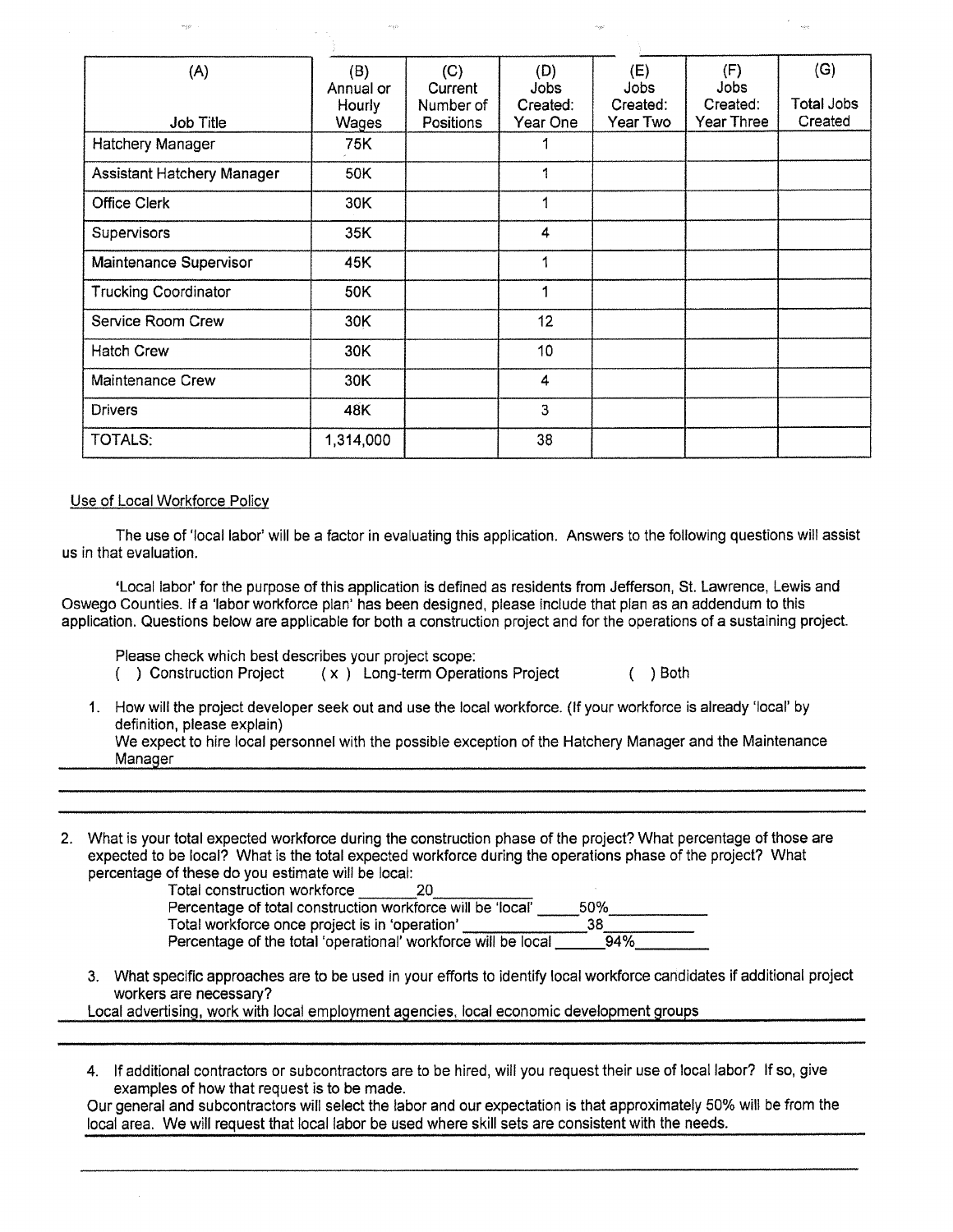The Agency acknowledges that the extensive use of local labor is not always pose ole. Are there circumstances such as those used in the examples below that will affect the percentage of local labor for your project?

- 1. Is there is a warrantee issue involved. **Yes, the manufacturer may require it, but only for construction phase**
- 2. The work is so highly specialized that local labor cannot be found. **Only the 2 manager mentioned earlier.**
- 3. You identified a significant cost differential when using local labor.
- **4. No** local labor is available.

It is the intention of JCIDA to randomly verify the use of the local workforce, using whatever method it determines is most effective. This verification may occur throughout the term of any incentive programs or loans granted.

#### **Potential JCIDA Financial Assistance**

|  |  | Estimated Project Costs eligible for Industrial Development Agency Financial Assistance |  |  |  |  |  |
|--|--|-----------------------------------------------------------------------------------------|--|--|--|--|--|
|--|--|-----------------------------------------------------------------------------------------|--|--|--|--|--|

| 1.       |    | Sales and Use Tax                                                                                                          |        |  |
|----------|----|----------------------------------------------------------------------------------------------------------------------------|--------|--|
|          | Α. | Amount of Project Cost Subject to Sales and Use Tax:                                                                       | \$     |  |
|          |    | Sales and Use Tax Rate:                                                                                                    | 7.75 % |  |
|          | В. | Estimated Sales Tax (A X .0775):                                                                                           | \$     |  |
| 2.       |    | Mortgage Recording Tax Exemption                                                                                           |        |  |
|          | Α. | Projected Amount of Mortgage:                                                                                              | \$     |  |
|          |    | Mortgage Recording Tax Rate:                                                                                               | 0.75%  |  |
|          | В. | Estimated Mortgage Recording Tax (A X .0075):                                                                              | \$     |  |
| 3.       |    | Real Property Tax Exemption                                                                                                |        |  |
|          | Α. | Projected Increase in Assessed Value on Project:                                                                           | \$     |  |
|          | В. | Total Applicable Tax Rates Per \$1000:                                                                                     | \$     |  |
|          | C. | Estimated Annual Taxes without PILOT (A X B)/1,000:                                                                        | \$     |  |
| 4.       |    | Interest Exemption (Bond transactions only)                                                                                |        |  |
|          | а. | Total Estimated Interest Expense Assuming Taxable Interest:                                                                | \$     |  |
|          | b. | Total Estimated Interest Expense Assuming Tax-exempt<br>Interest Rate:                                                     | \$     |  |
| В.<br>1. |    | Estimated Benefits of Industrial Development Agency Financial Assistance<br>Current Company employment in Jefferson County |        |  |

- 2. Current Company payroll in Jefferson County
- 3. Project Jobs to be Created over 3 years

r. **For Industrial Revenue Bonds ONLY, including this project,** list capital expenditures of the company at Project location:

\$

| Category          | <b>Last Three Years</b> | Next Three Years |
|-------------------|-------------------------|------------------|
| Land              |                         |                  |
| <b>Building</b>   |                         |                  |
| Equipment         |                         |                  |
| <b>Soft Costs</b> |                         |                  |
| Other             |                         |                  |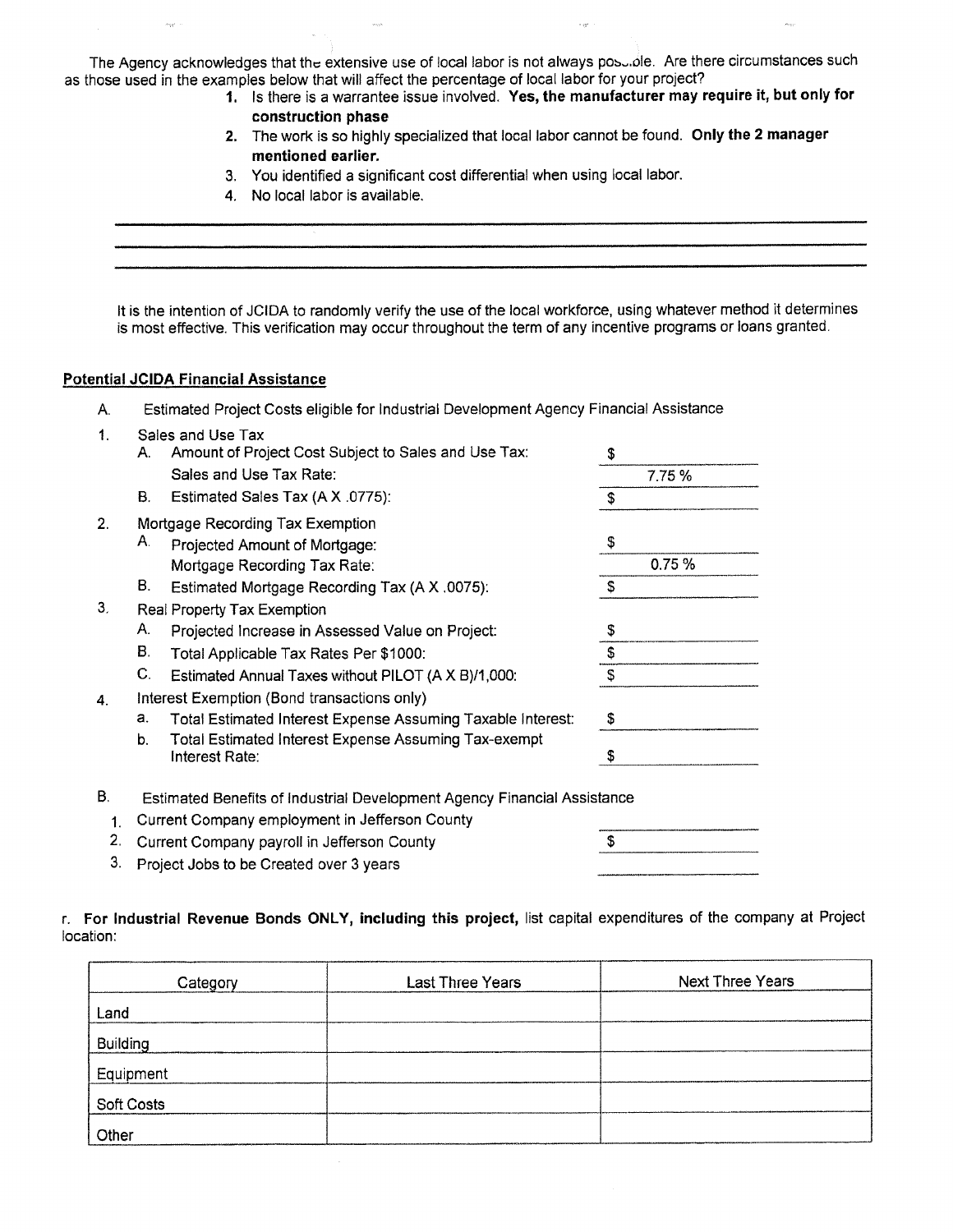|       | VOLUME ANNUARING ERA DEL PERSONALISME DE GRUPPER FRANCIA EN COMMUNICATION DE L'ANNUARING ERA<br>------ |
|-------|--------------------------------------------------------------------------------------------------------|
|       |                                                                                                        |
|       |                                                                                                        |
|       |                                                                                                        |
| Total |                                                                                                        |

s. List any other positive impacts that the Project may have on Jefferson County:

| And the company of the company of the company of the company of the company of the company of the company of the |
|------------------------------------------------------------------------------------------------------------------|
|                                                                                                                  |
| --------                                                                                                         |
|                                                                                                                  |

#### **V. REPRESENTATIONS BY THE APPLICANT**

The Applicant understands and agrees with the Agency as follows:

- **A. Job Listings:** In accordance with Section 858-b (2) of the New York General Municipal Law, the applicant understands and agrees that, if the Project receives any Financial Assistance from the Agency, except as otherwise provided by collective bargaining agreements, new employment opportunities created as a result of the Project will be listed with the New York State Department of Labor Community Services Division (the "DOL") and with the administrative entity (collectively with the DOL, the "JTPA Entities") of the service delivery area created by the federal job training partnership act (Public Law 97-300) ("JTPA") in which the Project is located.
- **B. First Consideration for Employment:** In accordance with Section 858-b (2) of the New York General Municipal Law, the applicant understands and agrees that, if the Project receives any Financial Assistance from the Agency, except as otherwise provided by collective bargaining agreements, where practicable, the applicant will first consider persons eligible to participate in JTPA programs who shall be referred by the JTPA Entities for new employment opportunities created as a result of the Project.
- **C. Annual Sales Tax Filings:** In accordance with Section 874 (8) of the New York General Municipal Law, the applicant understands and agrees that, if the Project receives any sales tax exemptions as part of the Financial Assistance from the Agency, in accordance with Section 874 (8) of the General Municipal Law, the applicant agrees to file, or cause to be filed, with the New York State Department of Taxation and Finance, the annual form prescribed by the Department of Taxation and Finance, describing the value of all sales tax exemptions claimed by the applicant and all consultants or subcontractors retained by the applicant.
- **D. Annual Employment Reports:** The applicant understands and agrees that, if the Project receives any Financial Assistance from the Agency, the applicant agrees to file, or cause to be filed, with the Agency, on an annual basis, reports regarding the number of people employed at the project site.
- **E. Confirmation Documentation:** The applicant understands and agrees that if the Project receives assistance from the Agency/Corporation---either tax incentives or loans---the applicant agrees to provide the Agency/Corporation, if requested, with a copy of their 'Annual Report' , their 'Annual Audit Report', their corporate or personal tax returns and/or their New York State Form 'NYS-45' (Quarterly Combined Withholding, Wage Reporting and Unemployment Insurance Return), as appropriate, throughout the period that benefits are provided the company. These reporting requirements---specifically identified in Closing Documents, Loan Documents or other project specific agreements---may be used by the Agency/Corporation to assist us in verifying that commitments made as part of this application--- regarding stated goals for employment or capital investment in the project---are being achieved.
- **F. Absence of Conflicts of Interest:** The applicant has received from the Agency a list of the members, officers, employees and Counsel of the Agency. No member, officer, employee, or Counsel of the Agency has an interest, whether direct or indirect, in any transaction contemplated by this Application, except as hereinafter described:

**G. Claw-back Provision:** The applicant is making certain representations in this request for assistance.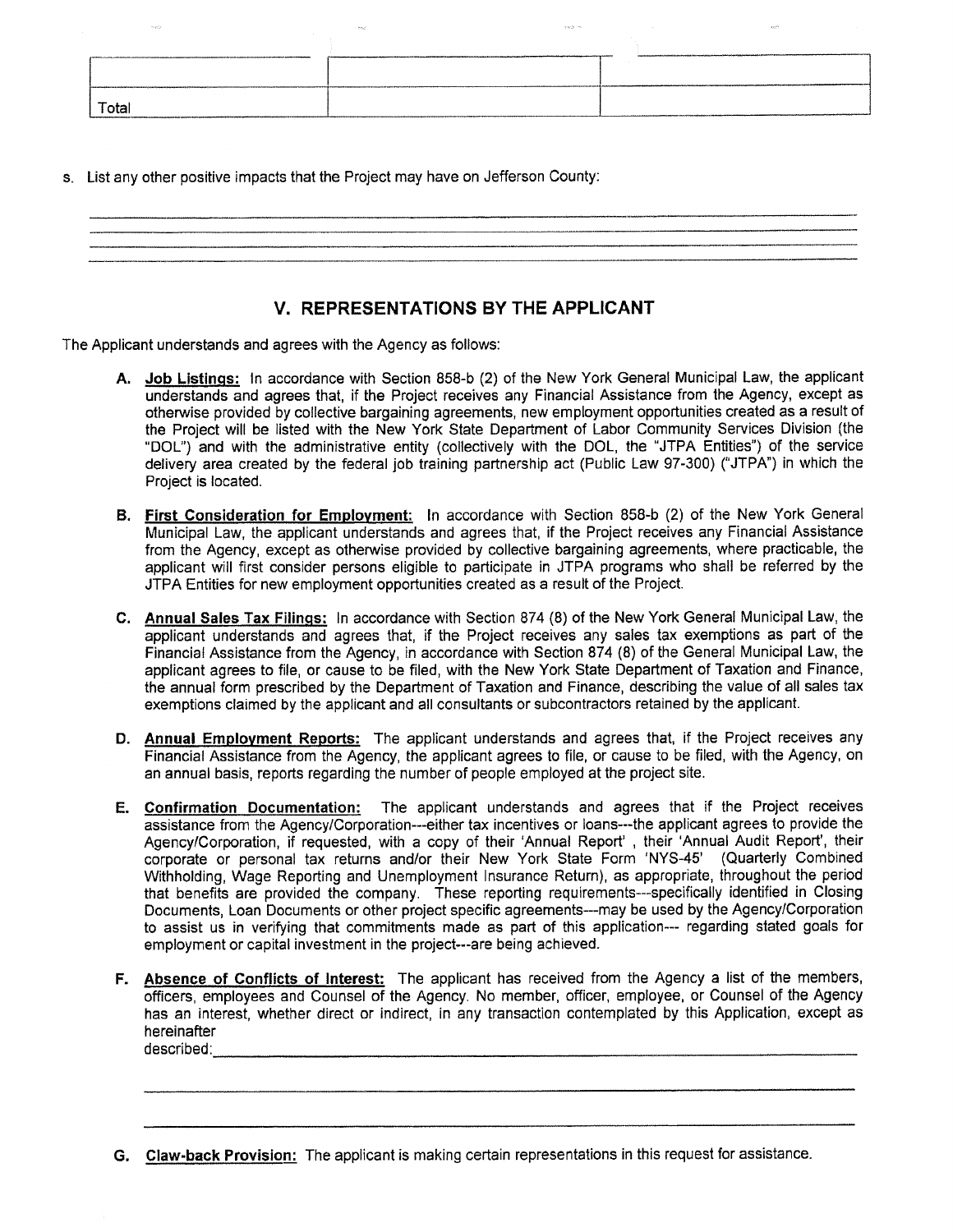Based on these representations, a decision will be rendered as to whether our organization will extend those benefits. If benefits are extended--particularly as regards to property tax benefits, sales tax benefits and/or mortgage recording tax savings--and representations made in this application are not achieved--- this organization reserves the right to seek the return of those benefits, in whole or in part, on behalf of the impacted taxing jurisdictions. The decision to seek a return of any provided benefit will follow a process that will include an investigation of the reasons surrounding the failure to achieve the promised benefits. In all cases, whatever decision is made and action taken those actions will remain the sole determination of our organization. If a recall of these benefits is warranted, notice will be made to the applicant, in writing, and the applicant shall have thirty days to bring to this organization all circumstances which may bear on the recall of these benefits. The recall of benefits (claw-back) will be authorized by formal resolution of our governing Board.

#### **HOLD HARMLESS AGREEMENT and APPLICATION DISCLAIMER AND CERTIFICATION PURSUANT TO NEW YORK STATE FREEDOM OF INFORMATION LAW ("FOIL")**

Applicant hereby releases the Jefferson County Industrial Development Agency and the members, officers, servants, agents and employees thereof (the 'Agency') from, agrees that the Agency shall not be liable for and agrees to indemnify, defend and hold the Agency harmless from and against any and all liability arising from or expense incurred by (A) the Agency's examination and processing of, and action pursuant to or upon, the attached Application, regardless of whether or not the Application or the Project described therein or the tax exemption and other assistance requested therein are favorably acted upon by the Agency, (B) the Agency's acquisition, construction and/or installation of the Project described therein and (C) any further action taken by the Agency with respect to the Project; including without limiting the generality of the foregoing, all causes of action and attorneys' fees and any other expenses incurred in defending any suites or actions which may arise as a result of any of the foregoing. If, for any reason, the Applicant fails to conclude or consummate necessary negotiations, or fails, within a reasonable or specified period of time, to take reasonable, proper or requested action, or withdraws, abandons, cancels or neglects the Application, or if the Agency or the Applicant are unable to reach final agreement with the respect to the Project, then, and in the event, upon presentation of an invoice itemizing the same, the Applicant shall pay to the Agency, its agents or assigns, all costs incurred by the Agency in the processing of the Application, including attorneys' fees, if any.

Through submission of this Application for Financial Assistance (this "Application"), the Company acknowledges that the Agency, as a public benefit corporation, is subject to the New York State Freedom of Information Law ("FOIL") and Open Meetings Law ("OML"), as codified pursuant to the Public Officers Law ("POL") of the State of New York (the "State"). Accordingly, unless portions hereof are otherwise protected in accordance with this Certification, this Application, including all Company-specific information contained herein, is subject to public disclosure in accordance with applicable provisions of the POL, Article 18-A of the General Municipal Law ('GML") and the Public Authorities Accountability Act of 2005, as codified within the Public Authorities Law ("PAL") of the State. Specifically, this Application may be disclosed by the Agency to any member of the public pursuant to a properly submitted request under FOIL and the Agency is further required to affirmatively disclose certain provisions contained herein pursuant to the GML and PAL, including the identification of the Company, general project description, location proposed capital investment and job estimates.

Notwithstanding the foregoing, the Company, pursuant to this Certification, may formally request that the Agency consider certain information contained within this Application and other applicable supporting materials proprietary information and "trade secrets", as defined within POL Section 87(2)(d). To the extent that any such information should qualify as trade secrets, the Company hereby requests that the Agency redact same in the event that formal disclosure is requested by any party pursuant to FOIL Application Sections or information requested by Company for Redaction\*:

(\* - Please indicate specific sections within Application that the Company seeks to qualify as "trade secrets". Additional correspondence or supporting information may be attached hereto. Please also note that notwithstanding the Company's request, the Agency shall make an independent determination of the extent to which any information contained herein may be considered as such). Please also make specific reference to any data or information, which if disclosed, would cause substantial injury to the competitive position of your business enterprise.

In the event that the Agency is served with or receives any subpoena, request for production, discovery request, or information request in any forum that calls for the disclosure of the Application, in entirety, specifically including but not limited to any demand or request for production or review of Company-designated trade secrets, the Agency agrees to notify the Company as promptly as is reasonably possible, and to utilize its best efforts to: oppose or decline any such request; preserve the confidentiality and non-disclosure of such requested confidential material; and maintain such information and prevent inadvertent disclosure in responding to any such discovery or information request. The Company understands and agrees that all reasonable costs, including attorney's fees, associated with any such formal undertaking by the Agency to protect the trade secrets from disclosure shall be reimbursed by the Company to the Agency.

By executing and submitting this Application, the applicant covenants and agrees to pay the following fees to the Agency, the same to be paid at the times indicated:

- (a) The sum of \$2,500 as a non-refundable processing fee, plus the sum of \$500 if Agency assistance in retaining professionals is requested, to be paid upon submission of the Application;
- (b) An amount equal to  $%$  of the total project costs for projects with bond financing, and an amount equal to  $%$  of the total project costs for all other projects for which the Agency provides financial assistance, to be paid at transaction closing;
- (c) An amount equal to \$\_\_\_\_\_\_\_\_\_\_\_\_ payable to the Agency's bond/transaction counsel for the preparation and review of the inducement resolution, the environmental compliance resolution, TEFRA hearing proceedings and the tax questionnaire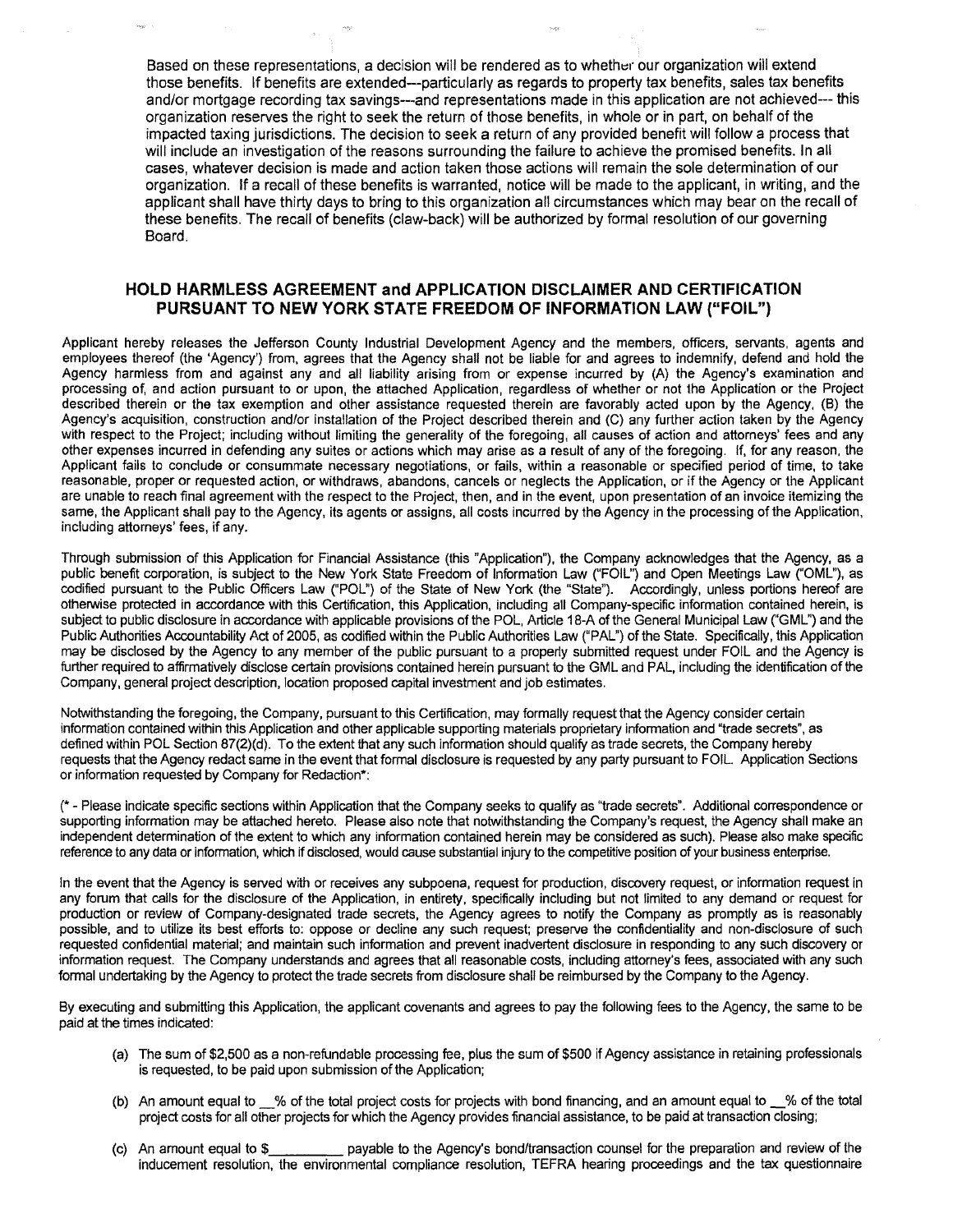assuming no further activity occurs after the completion of the inducement proceeuings, to be paid within ten (10) business days of the receipt of bond/transaction counsel's invoice;

- (d) All fees, costs and expenses incurred by the Agency for (1) legal services, including but not limited to those provided by the Agency's general counsel or bond/transaction counsel, and (2) other consultants retained by the Agency in connection with the proposed project; with all such charges to be paid by the applicant at the closing or, if the closing does not occur, within ten (10) business days of receipt of the Agency's invoices therefore please note that the applicant is entitled to receive a written estimate of fees and costs of the Agency's bond/transaction counsel;
- (e) The cost incurred by the Agency and paid by the applicant, including bond/transaction counsel and the Agency's general counsel's fees and the processing fees, may be considered as a cost of the project and included in the financing of costs of the proposed project, except as limited by the applicable provisions of the Internal Revenue Code with respect to tax-exempt bond financing.

The applicant further covenants and agrees that the applicant is liable for payment to the Agency of all charges referred to above, as well as all other actual costs and expenses incurred by the Agency in handling the application and pursuing the proposed project notwithstanding the occurrence of any of the following:

- (a) The applicant's withdrawal, abandonment, cancellation or failure to pursue the Application;
- (b) The inability of the Agency or the applicant to procure the services of one or more financial institutions to provide financing for the proposed project;
- (c) The applicant's failure, for whatever reason, to undertake and/or successfully complete the proposed project; or
- (d) The Agency's failure, for whatever reason, to issue tax-exempt revenue bonds in lieu of conventional financing.

The applicant and the individual executing this Application on behalf of applicant acknowledge that the Agency and its counsel will rely on the representations made in this Application when acting hereon and hereby represents that the statements made herein do not contain any untrue statement of a material fact and do not omit to state a material fact necessary to make the statements contained herein not misleading.

|        | Company Acknowledgment and Certification: |
|--------|-------------------------------------------|
| By:    | <b>Contract Service</b>                   |
| Name:  | Keith N. Lewis                            |
| Title: | Vice President of Finance                 |
|        |                                           |

Sworn to before me this day of *September*, 2015.

**My Commission Expires May 23, 2018**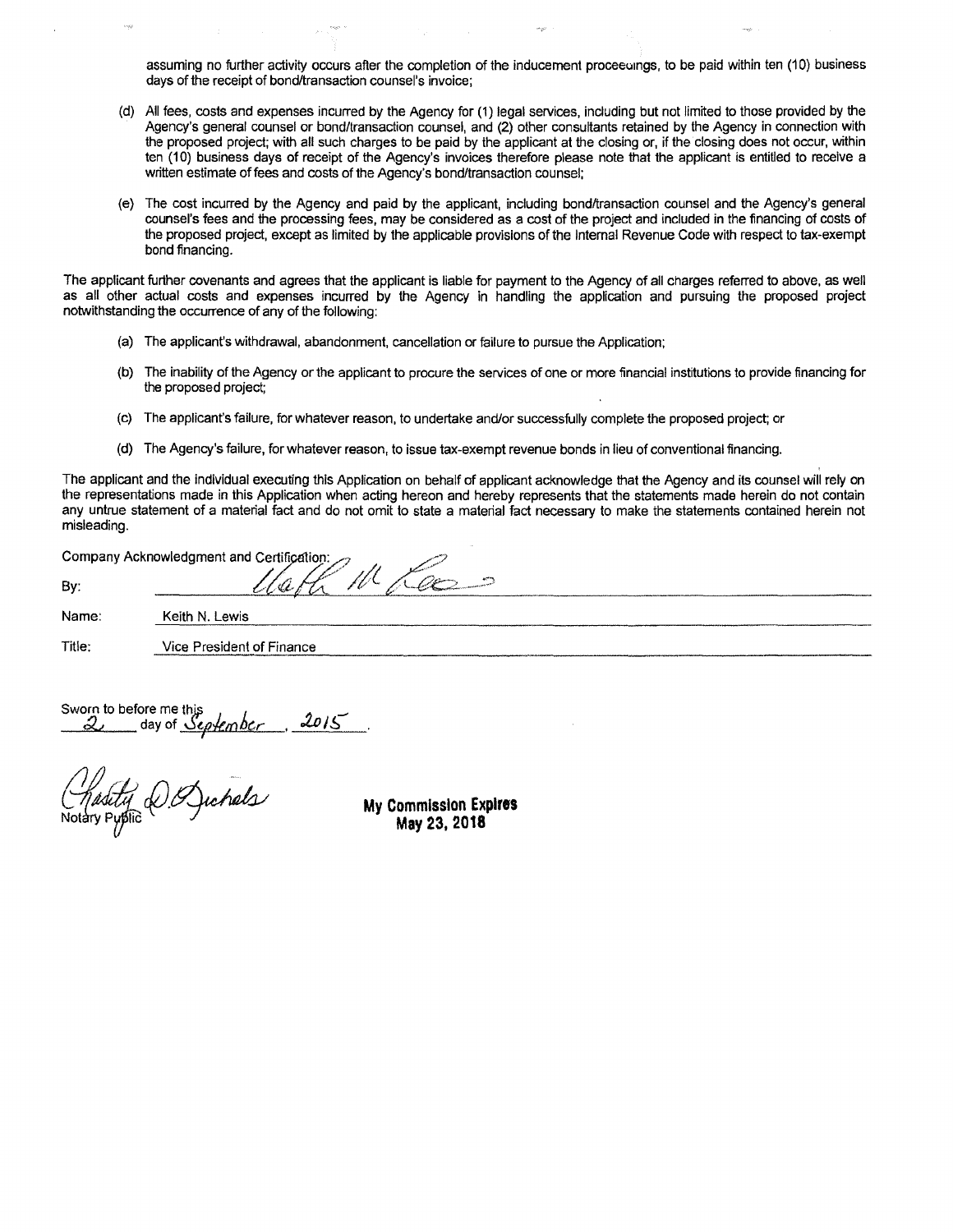

# Internal Report: Aviagen North America - Hatchery

## Table 1: Basic Information

| Project Name           | Hatchery                                      |
|------------------------|-----------------------------------------------|
| Project Applicant      | Aviagen North America                         |
| Project Description    | Convert chicken hatchery to breeder hatchery. |
| Project Industry       | Animal Production                             |
| Municipality           | Watertown Town                                |
| <b>School District</b> | Watertown                                     |
| Type of Transaction    | <b>Tax Exemptions</b>                         |
| Project Cost           | \$5,000,000                                   |

Table 2: Permanent New /Retained Employment (Annual FTEs)

|                                              | <b>State</b> | Region |
|----------------------------------------------|--------------|--------|
| <b>Total Employment</b>                      | 66           | 66     |
| Direct**                                     | 38           | 38     |
| Indirect***                                  | 10           | 10     |
| Induced*****                                 |              |        |
| Temporary Construction (Direct and Indirect) | 17           |        |

Table 3: Permanent New/Retained Labor Income (Annual) & Average Salary (Annual)

|                                                 | State Labor<br>Income | <b>Region Labor</b><br>Income | Average<br><b>Salary</b> |
|-------------------------------------------------|-----------------------|-------------------------------|--------------------------|
| Total                                           | \$2,355,407           | \$2,355,407                   | \$35,596                 |
| Direct**                                        | \$1,330,000           | \$1,330,000                   | \$35,000                 |
| Indirect***                                     | \$217,699             | \$217,699                     | \$21,818                 |
| Induced****                                     | \$57,762              | \$57,762                      | \$34,899                 |
| Temporary Construction (Direct and<br>Indirect) | \$749,947             | \$749,947                     | \$45,349                 |

Table 4: Cost/Benefit Analysis (Discounted Present Value\*)

| <b>Total Costs to State and Region</b> | \$497,476 |
|----------------------------------------|-----------|
|                                        |           |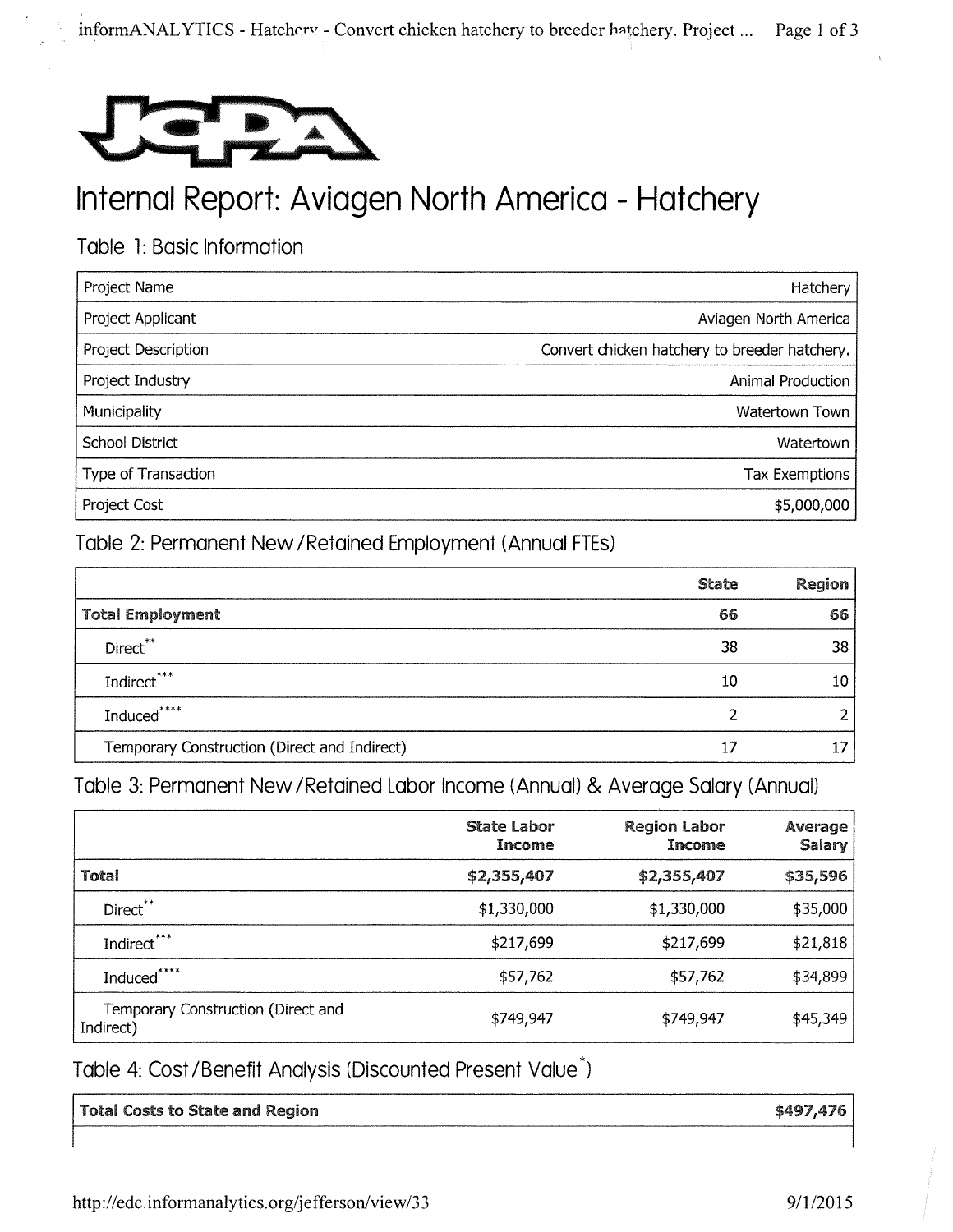informANALYTICS - Hatchery - Convert chicken hatchery to breeder hatchery. Project ... Page 2 of 3

| Property Tax Revenue Forgone                | \$477,676    |
|---------------------------------------------|--------------|
| 485-B Property Tax Abatement                | \$0          |
| Above 485-B                                 | \$477,676    |
| Sales Tax Revenue Forgone                   | \$55,800     |
| <b>Construction Materials</b>               | \$55,800     |
| Other Items                                 | \$0          |
| Less IDA Fee                                | $-$ \$36,000 |
| <b>Total Benefits to State and Region</b>   | \$1,001,951  |
| <b>Total State Benefits</b>                 | \$677,313    |
| <b>Income Tax Revenue</b>                   | \$433,248    |
| $Direct**$                                  | \$383,489    |
| Indirect***                                 | \$11,413     |
| Induced****                                 | \$16,655     |
| Construction (Direct and Indirect, 1 year)  | \$21,691     |
| Sales Tax Revenue                           | \$244,065    |
| Direct**                                    | \$195,231    |
| $\mathop{\mathsf{Indirect}}\nolimits^{***}$ | \$31,956     |
| Induced****                                 | \$8,479      |
| Construction (Direct and Indirect, 1 year)  | \$8,399      |
| <b>Total Regional Benefits</b>              | \$324,638    |
| Property Tax/PILOT Revenue                  | \$95,827     |
| Sales Tax Revenue                           | \$228,811    |
| Direct**                                    | \$183,029    |
| Indirect***<br>$\pmb{\ast}$                 | \$29,959     |
| Induced****                                 | \$7,949      |
| Construction (Direct and Indirect, 1 year)  | \$7,874      |

## Table 5: Regional Fiscal Impact (Discounted Present Value\*)

| Total Local Client Incentives                                       | \$468,676   |
|---------------------------------------------------------------------|-------------|
| Total Anticipated Local Revenue (Property Tax plus Local Sales Tax) | ا \$324.638 |
| l Net Local Revenue                                                 | \$-144,038∣ |

## Table 6: Property Tax Revenue (Discounted Present Value<sup>\*</sup>)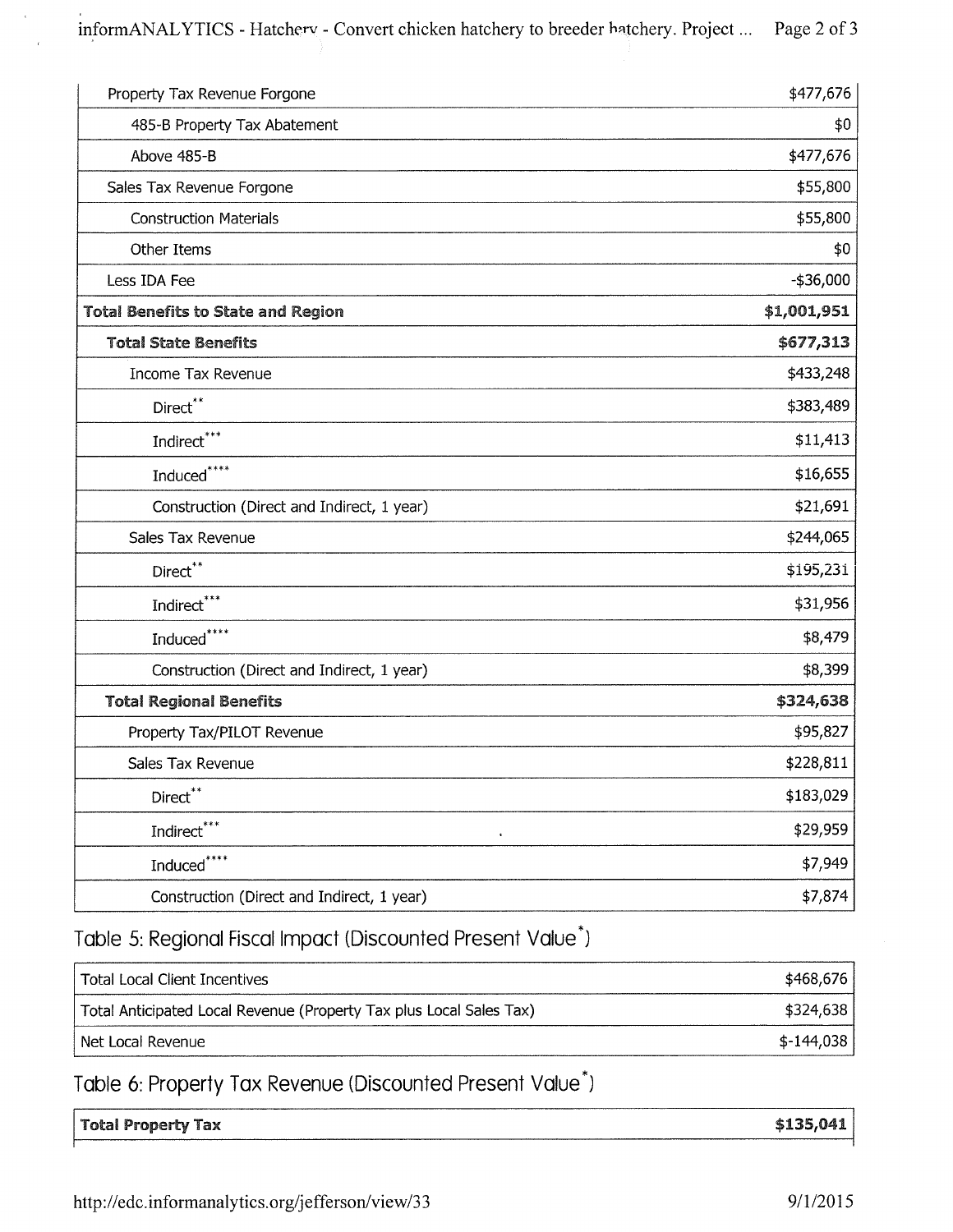| <b>County Property Tax</b>              | \$55,700 |
|-----------------------------------------|----------|
| Property Tax on Existing Property       | \$16,682 |
| Property Tax on Improvement to Property | \$39,018 |
| <b>School District Property Tax</b>     | \$79,342 |
| Property Tax on Existing Property       | \$22,532 |
| Property Tax on Improvement to Property | \$56,809 |

\* Figures over 15 years and discounted by 2%

\*\* Direct - The recipient of IDA assistance adds new jobs to the regional economy and/or retains jobs at risk of being lost to another region.

Investments that result in displacing existing jobs (e.g., most retail and many service sector industries) do not fall under this definition.

\*\*\* Indirect - The recipient of IDA assistance makes purchases from regional firms, which stimulates suppliers to add jobs and payroll that are new to the regional economy or are saved from being lost to competitors outside the region.

\*\*\*\* Induced - The recipient of IDA assistance by adding to and/or retaining payroll stimulates household spending that is new to the regional economy and/or saved from being lost to competitors outside the region.

C) Center for Governmental Research 2015. All rights reserved.

Powered by **informANALYTICS**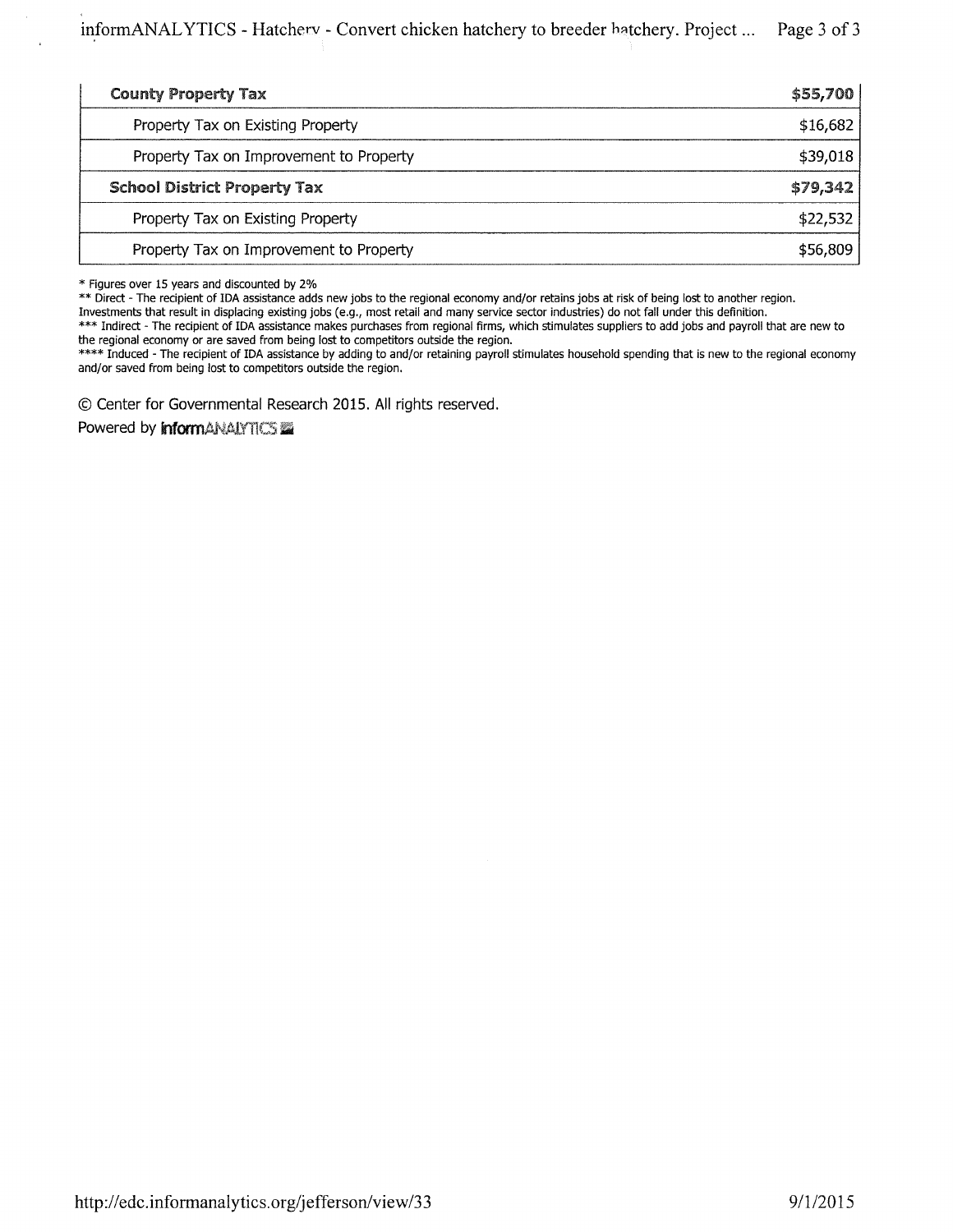

# Table 1: Basic Information

| Project Name                                                    | Hatchery                                      |
|-----------------------------------------------------------------|-----------------------------------------------|
| Project Applicant                                               | Aviagen North America                         |
| Project Description                                             | Convert chicken hatchery to breeder hatchery. |
| Project Industry                                                | Animal Production                             |
| Municipality                                                    | Watertown Town                                |
| School District                                                 | Watertown                                     |
| Type of Transaction                                             | <b>Tax Exemptions</b>                         |
| Project Cost                                                    | \$5,000,000                                   |
| Direct Employment Expected to Result from Project (Annual FTEs) | 38                                            |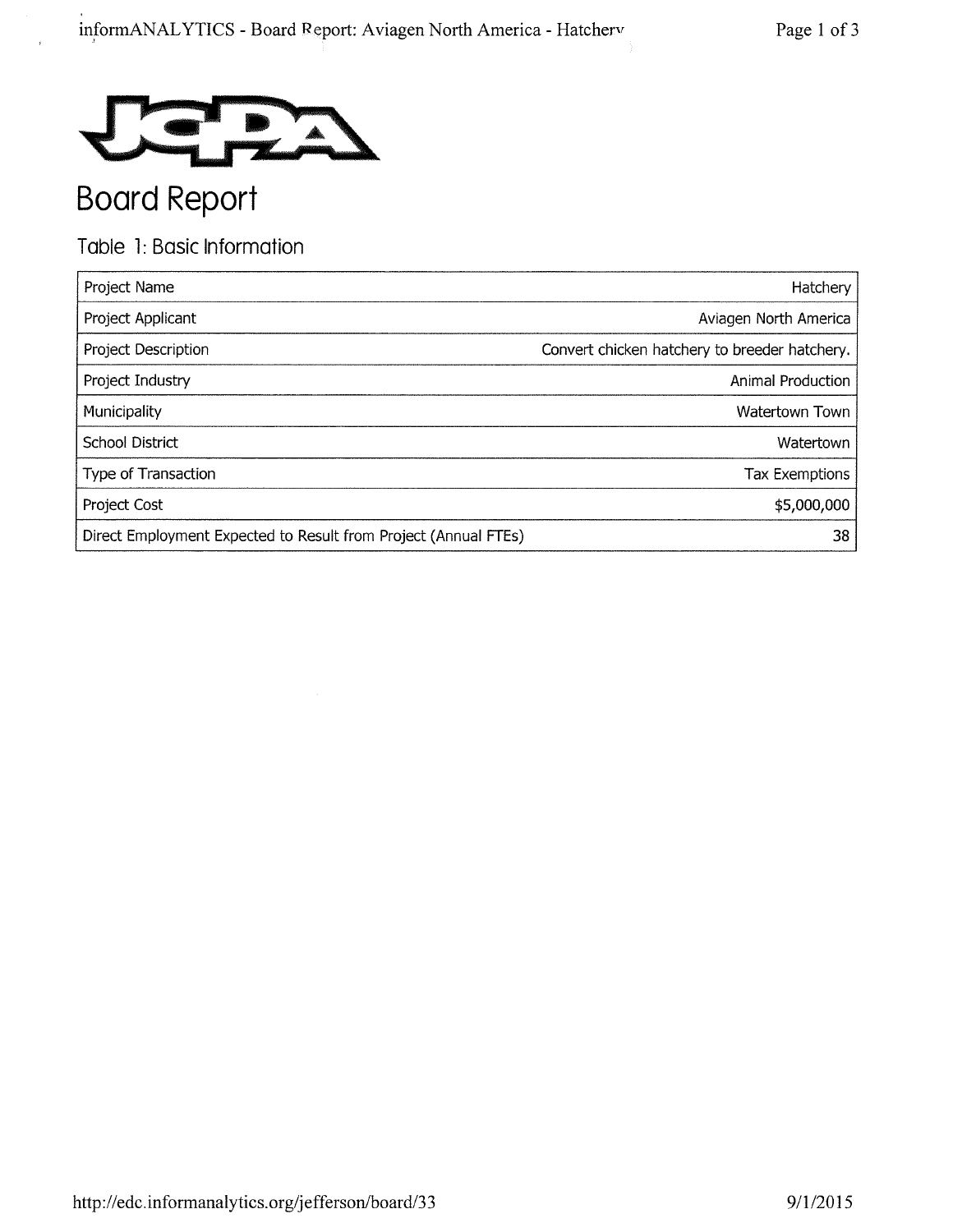Figure 1: Estimated State & Regional Benefits / Estimated Project Incentives (Discounted Present Value\*)



Table 2: Estimated State & Regional Benefits / Estimated Project Incentives Analysis (Discounted Present Value\*)

| <b>Total State and Regional Benefits</b>     |              | \$1,001,951 |
|----------------------------------------------|--------------|-------------|
| <b>Total Project Incentives</b>              |              | \$497,476   |
| <b>Projected Employment</b>                  | <b>State</b> | Region      |
| <b>Total Employment</b>                      | 66           | 66          |
| Direct**                                     | 38           | 38          |
| Indirect***                                  | 10           | 10          |
| Induced****                                  | 2            | 2           |
| Temporary Construction (Direct and Indirect) | 17           | 17          |

Table 3: Estimated State & Regional Benefits (Discounted Present Value\*)

| <b>Total State and Regional Benefits</b> | \$1,001,951 |
|------------------------------------------|-------------|
| Income Tax Revenue                       | \$433,248   |
| Property Tax/PILOT Revenue               | \$95,827    |
| Sales Tax Revenue                        | \$472,876   |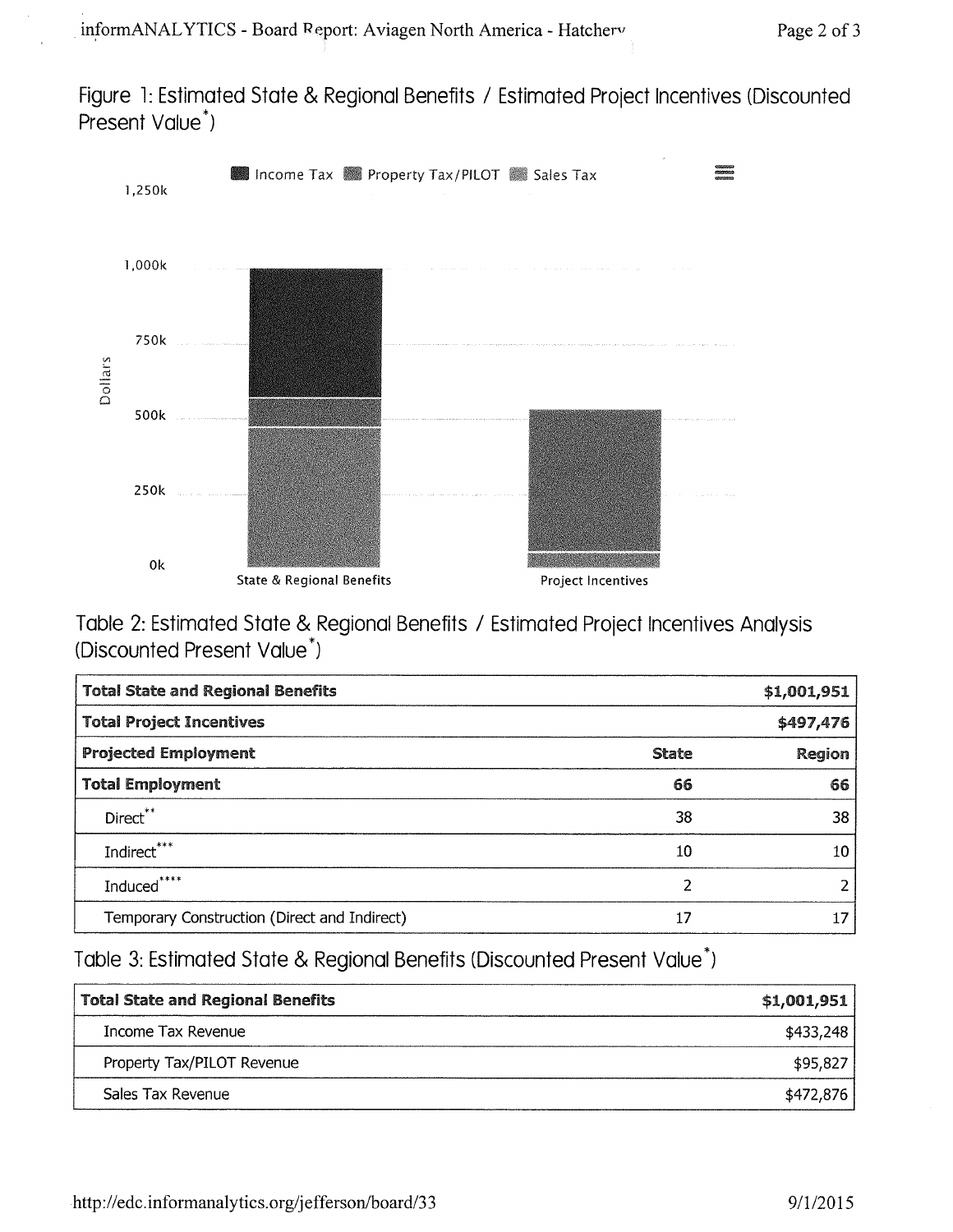## Table 4: Estimated Project Incentives (Discounted Present Value\*)

| <b>Total Project Incentives</b> | \$497,476  |
|---------------------------------|------------|
| Property Tax                    | \$477,676  |
| Sales Tax                       | \$55,800   |
| Less IDA Fee                    | $-$36,000$ |

\* Figures over 15 years and discounted by 2%

\*\* Direct - The recipient of IDA assistance adds new jobs to the regional economy and/or retains jobs at risk of being lost to another region.

Investments that result in displacing existing jobs (e.g., most retail and many service sector industries) do not fall under this definition.

\*\*\* Indirect - The recipient of IDA assistance makes purchases from regional firms, which stimulates suppliers to add jobs and payroll that are new to the regional economy or are saved from being lost to competitors outside the region.

\*\*\*\* Induced - The recipient of IDA assistance by adding to and/or retaining payroll stimulates household spending that is new to the regional economy and/or saved from being lost to competitors outside the region.

0 Center for Governmental Research 2015. All rights reserved.

Powered by **inform**ANALYTICS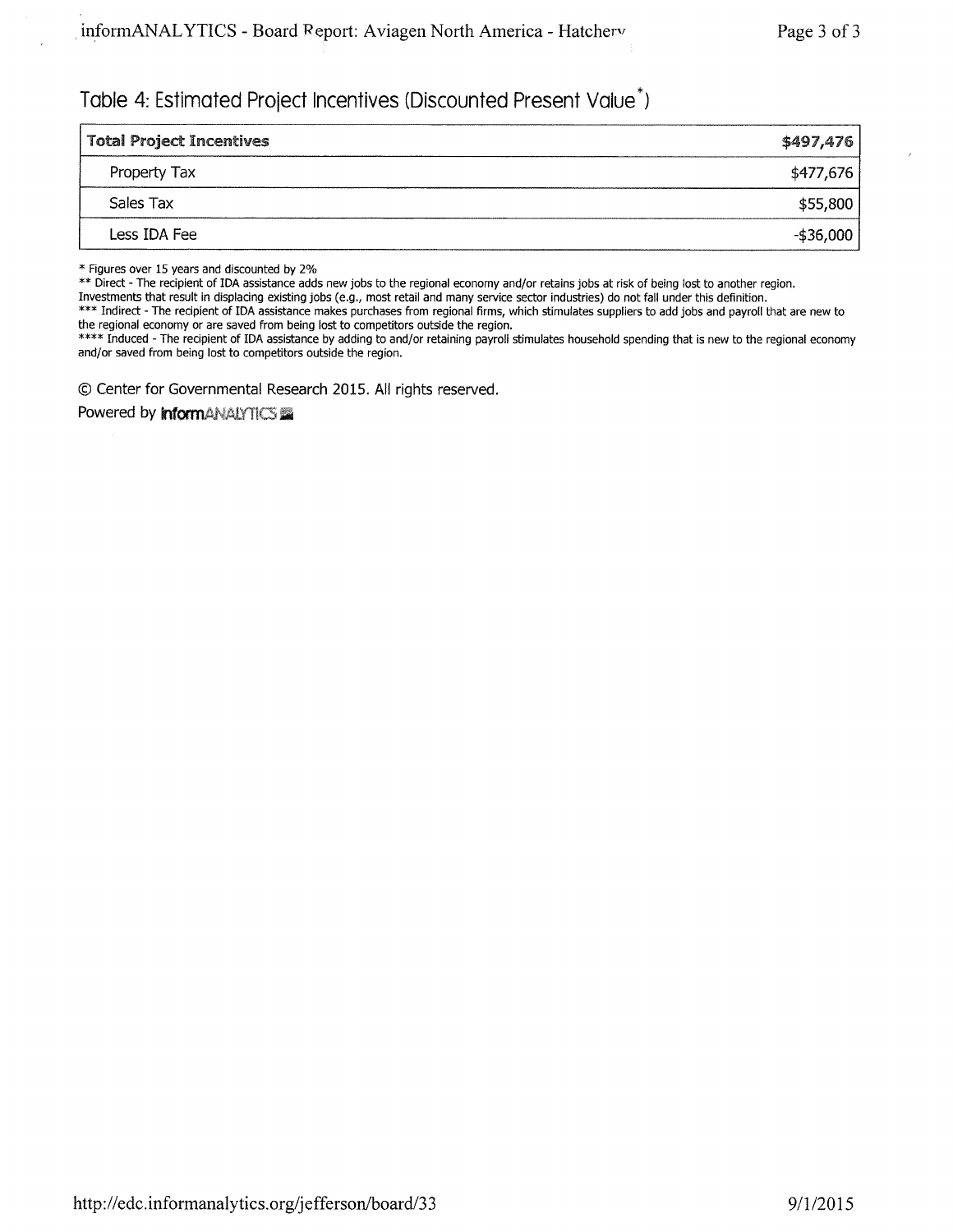

## Incentives for the Aviagen North America Hatchery Project



$$
f_{\rm{max}}
$$

fJ *Y* ,*t;* 

 $P1207$ 

**External Incentives Extending Fees** 

|                | Table 2: Estimated Property Tax Paid**                                                                                                                                                                | $f^{\prime}$ la Oʻ $t$<br>PAYMENT |          |
|----------------|-------------------------------------------------------------------------------------------------------------------------------------------------------------------------------------------------------|-----------------------------------|----------|
| Year           | Existing Property $\frac{A \leftarrow A \frac{B \left(\frac{B \left(\frac{B}{A} \right)}{C}\right)}{D \left(\frac{B}{A} \right)}}{D \left(\frac{B \left(\frac{B}{A} \right)}{D \right)} \frac{B}{D}}$ | Improvement                       | Total    |
| $\mathbf{1}$   | \$2,992                                                                                                                                                                                               | \$2,335                           | \$5,327  |
| $\overline{2}$ | \$2,992                                                                                                                                                                                               | \$2,335                           | \$5,327  |
| 3              | \$2,992                                                                                                                                                                                               | \$2,335                           | \$5,327  |
| 4              | \$2,992                                                                                                                                                                                               | \$2,335                           | \$5,327  |
| 5              | \$2,992                                                                                                                                                                                               | \$2,335                           | \$5,327  |
| 6              | \$2,992                                                                                                                                                                                               | \$7,663                           | \$10,655 |
| $\overline{7}$ | \$2,992                                                                                                                                                                                               | \$7,663                           | \$10,655 |
| 8              | \$2,992                                                                                                                                                                                               | \$7,663                           | \$10,655 |
| 9              | \$2,992                                                                                                                                                                                               | \$7,663                           | \$10,655 |
| 10             | \$2,992                                                                                                                                                                                               | \$7,663                           | \$10,655 |
| 11             | \$2,992                                                                                                                                                                                               | \$12,990                          | \$15,982 |
| 12             | \$2,992                                                                                                                                                                                               | \$12,990                          | \$15,982 |
| 13             | \$2,992                                                                                                                                                                                               | \$12,990                          | \$15,982 |
| 14             | \$2,992                                                                                                                                                                                               | \$12,990                          | \$15,982 |

15 \$2,992 \$12,990 \$15,982